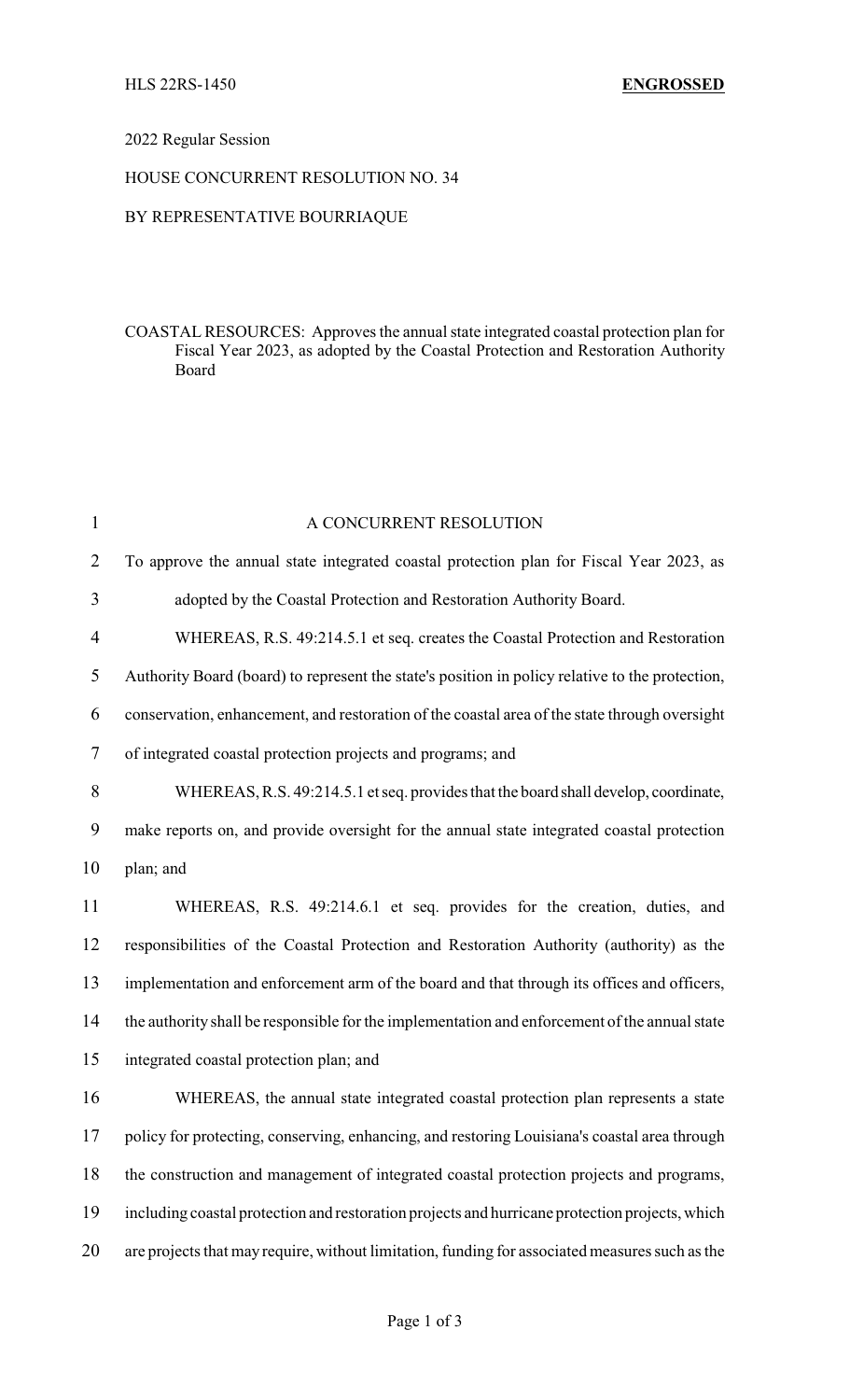#### HLS 22RS-1450 **ENGROSSED**

 beneficial use of dredged material, rehabilitation and repair of state restoration projects, environmental and regulatory compliance, acquisition of land easements, rights-of-way, relocations and disposal areas, maintenance programs, conservation and restoration partnerships, reserve fund contingencies, and other innovative programs, provided that such funding for associated measures shall be allocated to the projects based on priority status as identified by the annual state integrated coastal protection plan in order to more effectively respond to the ever-changing coastal crisis; and

 WHEREAS, R.S. 49:214.8.1 et seq. requires that the annual state integrated coastal protection plan provided for in R.S. 49:214.2 include the annual basin plan for the Atchafalaya Basin and such annual basin plan is included as Appendix D to the annual state integrated coastal protection plan; and

 WHEREAS, R.S. 49:214.5.3 requires that, as part of the development of the annual state integrated coastal protection plan, the board shall conduct not less than three public hearings in separate locations in the western, central, and eastern areas of the coastal area for the purpose of receiving comments and recommendations from the public and elected officials; and

 WHEREAS, R.S. 49:214.5.3 also requires that at least two weeks prior to each public hearing, the board shall contact the parish governing authorities, regional flood protection authorities, levee districts, and the state legislators of the parishes in the coastal areas for the purpose of soliciting their comments and recommendations and notifying them of the public hearing to be held in their area; and

 WHEREAS, R.S. 49:214.5.3 requires the board to receive written comments and recommendations until thirty days prior to the submission of the annual state integrated coastal protection plan to the legislative committees; and

 WHEREAS, as required under the provisions of R.S. 49:214.5.3, the annual state integrated coastal protection plan adopted by the board shall be submitted to the House Committee on Natural Resources and Environment, the Senate Committee on Natural Resources, the House Committee on Transportation, Highways and Public Works, and the Senate Committee on Transportation, Highways, and Public Works, on or before the fifteenth day of the regular legislative session of each year; and